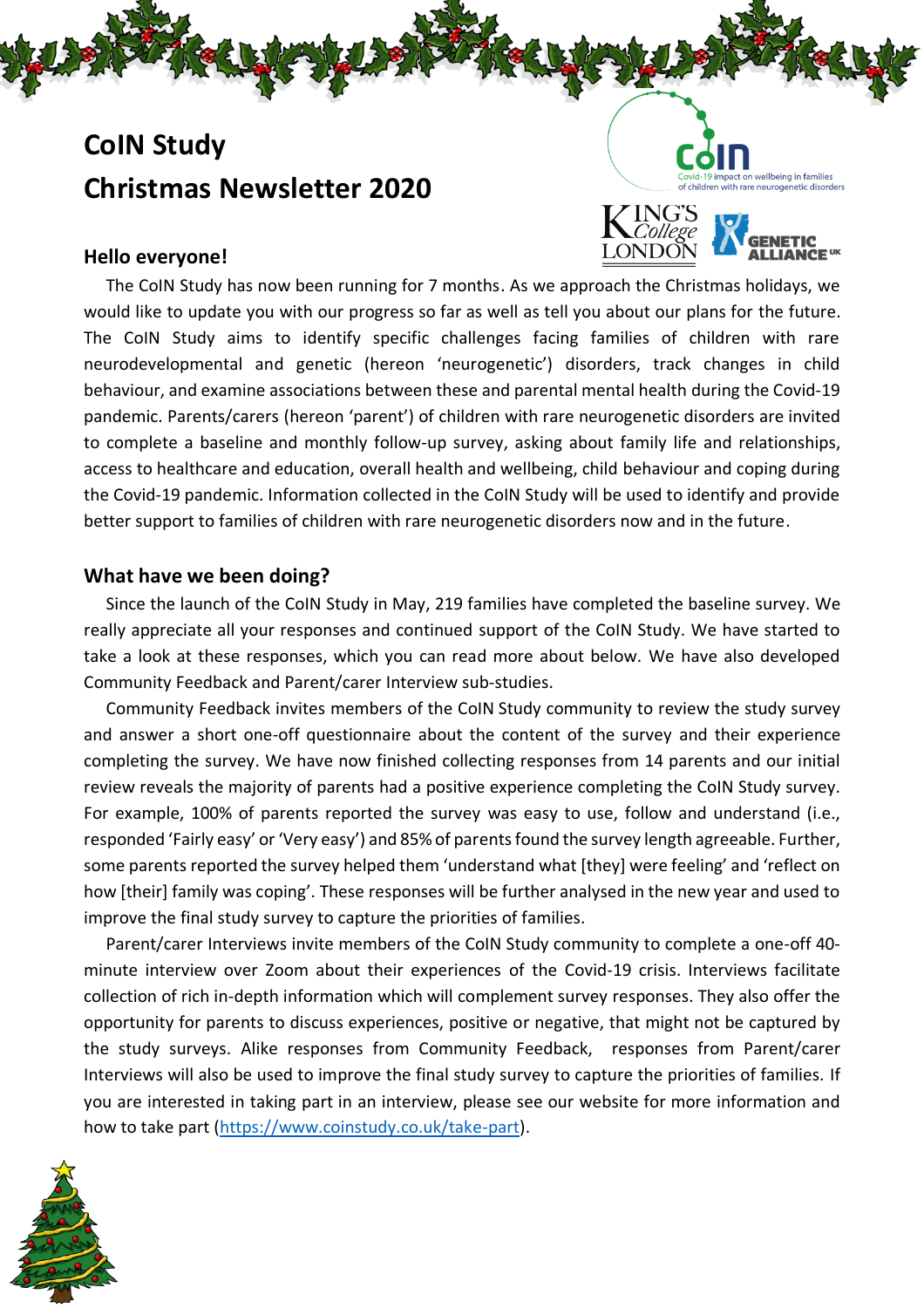

### **What have we found so far?**

We have taken an initial look at some of the information collected in our baseline survey, to give you an idea of the experiences of families of children with rare neurogenetic disorders. We will be working on further analyses in the new year and preparing findings for circulation to the community and submission to academic journals.

*Parent worries:* We assessed parent worries by asking parents how stressed they had felt over the previous week in response to several potential stressors. We found the most significant worry for parents was their child's future (60.61%), followed by their child's wellbeing (56.36%), education (52.73%) and behaviour (45.45%) and their own future plans (41.21%). These stressors vary from those reported by parents in the Covid-19: Supporting Parents, Adolescents and Children

#### Top sources of parent stress

your child's future Source of stress stres your child's wellbeing ৳ your child's education your child's behaviour ნი<br>ა your future plans



during Epidemics (Co-SPACE) Study, a national study of how families in the general population are coping in response to the Covid-19 pandemic and how parents can support their child's mental health. They found parent/carers top five sources of stress (between 30<sup>th</sup> March and 4<sup>th</sup> April 2020) related to work, their child's wellbeing, education and screen-time, and family/friends outside of the household. In contrast to parents in the Co-SPACE Study, the top stressors reported by parents of children with rare neurogenetic disorders focused on their child and their future.

*Child behaviour:* We assessed child behaviour using a standardised assessment called the Strengths and Difficulties Questionnaire (SDQ). We found the majority of children did not experience significant difficulties (i.e., scored 'Close to average' and 'Slightly raised') in comparison to the percentage of children who experienced significant difficulties (i.e., scored 'High', and 'Very high') on the Conduct problems (44.85% vs. 21.21%) , Hyperactivity (44.85% vs. 21.28%) and Emotional problems (35.15% vs. 30.30%) subscales. In contrast, the majority of children experienced significant difficulties (i.e., scored 'High' and 'Very high'/'Low' and



*Note: The Prosocial subscale is reverse scored, such that it is scored from 'Close to average', 'Slightly lowered', 'Low', to 'Very low', whereas the other subscales are scored from 'Close to average', 'Slightly raised', 'High', and 'Very high'. 'Very low' reflects more difficulties on the Prosocial subscale, whereas 'Very high' reflects more difficulties on the other subscales.* 

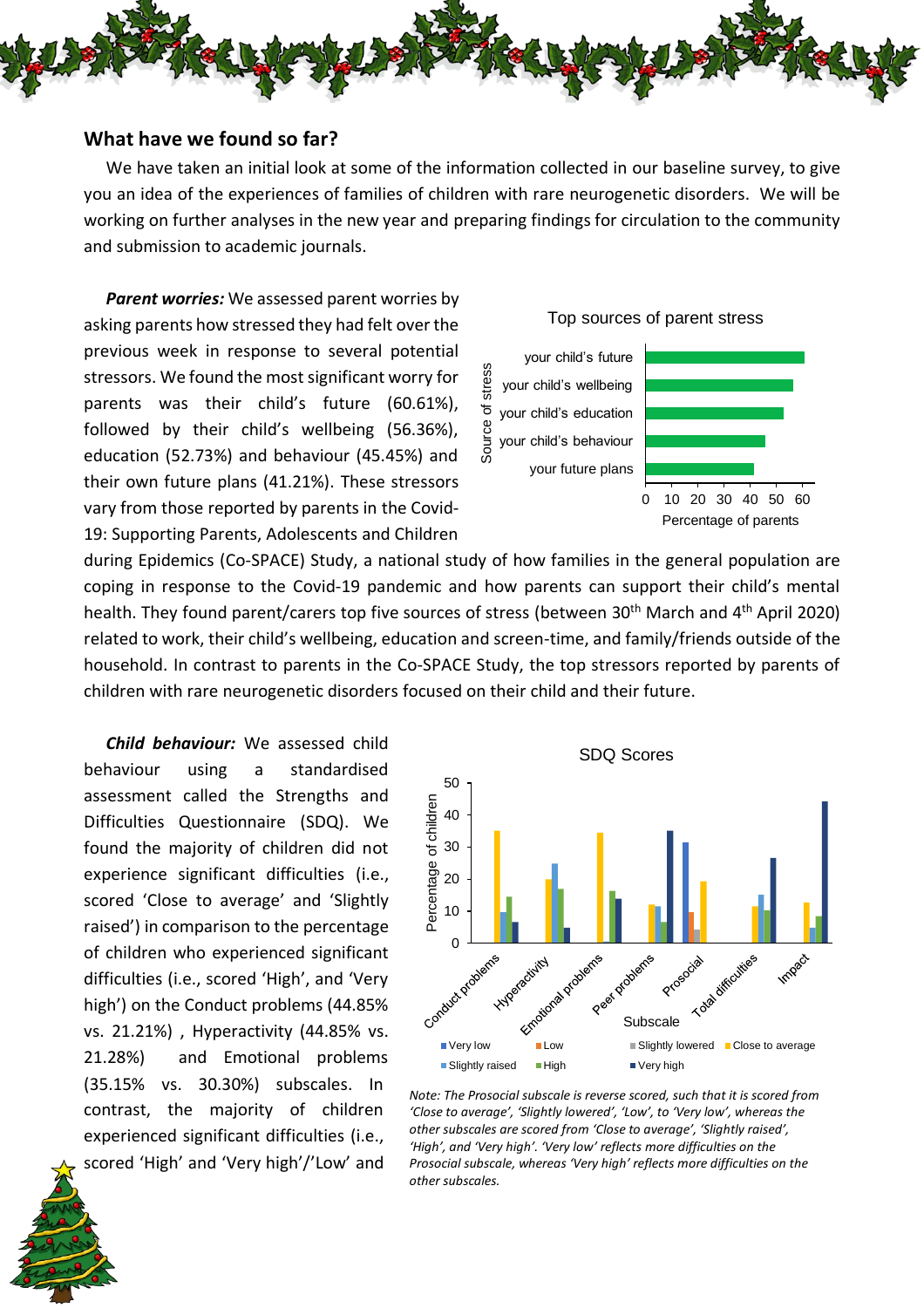

'Very low') versus children who did not experience significant difficulties (i.e., scored Close to average' and 'Slightly raised'/ Slightly lowered') on the Peer problems (41.82% vs. 23.64%) and Prosocial (42.21% vs. 23.64%)) subscales. In total, a greater percentage of children (36.97%) experienced significant difficulties (i.e., scored 'High' and 'Very high' on the Total difficulties score) compared to those that did not (26.67%; i.e., scored 'Low' and 'Very low' on the Total difficulties score).The impact of these difficulties on a child's life was 'Very high' in 44.24% of children, such that it would cause significant stress or impairment.

The SDQ also specifically distinguishes the extent the impact of a child's difficulties causes them to be upset and distressed and their burden on the family as a whole. We found the extent child difficulties impacted the child (i.e., whether they were significantly upset and/or distressed by them) was less significant than the burden they had on the family (38.98% responded 'Quite a lot' and 'A great deal' vs. 61.76%).



Recently, the SDQ was also used by the Office for National Statistics (ONS) to generate the Mental Health of Children and Young People (MHCYP) in England 2020 report. When examining average scores of children aged 5-16 years old (surveyed in July 2020), they found the average score on all of the SDQ subscales fell in the 'Close to average' range, as well as the Total difficulties and Impact scores. This differs to children in the CoIN community, who experience elevated difficulties in peer interactions and executing prosocial behaviours as well as total difficulties. Difficulties also have a significant impact on children's abilities to function and stress in the CoIN community, as well as having an increased burden on the family. This implies children, with rare neurogenetic disorders and their families require extra support alleviating the burden of child difficulties on the family during an unprecedented period such as the Covid-19 pandemic.

*Parent mental health:* We assessed parent mental health using a standardised assessment of depression, anxiety and stress called the Depression, Anxiety and Stress Scales (DASS-21). We found

most parents scored in the 'Normal' range on all three subscales (Depression, 35.67%; Anxiety, 52.73%; Stress, 46.72%). In addition, we found a greater proportion of parents scored in the 'Severe' and 'Extremely Severe' range for Stress (20.44%) than Depression (17.04%) or Anxiety (13.14%). In contrast, general population studies exploring the rate of these mental health conditions during Covid-19 find a greater proportion of adults report severe or



■ Normal ■ Mild ■ Moderate ■ Severe ■ Extremely Severe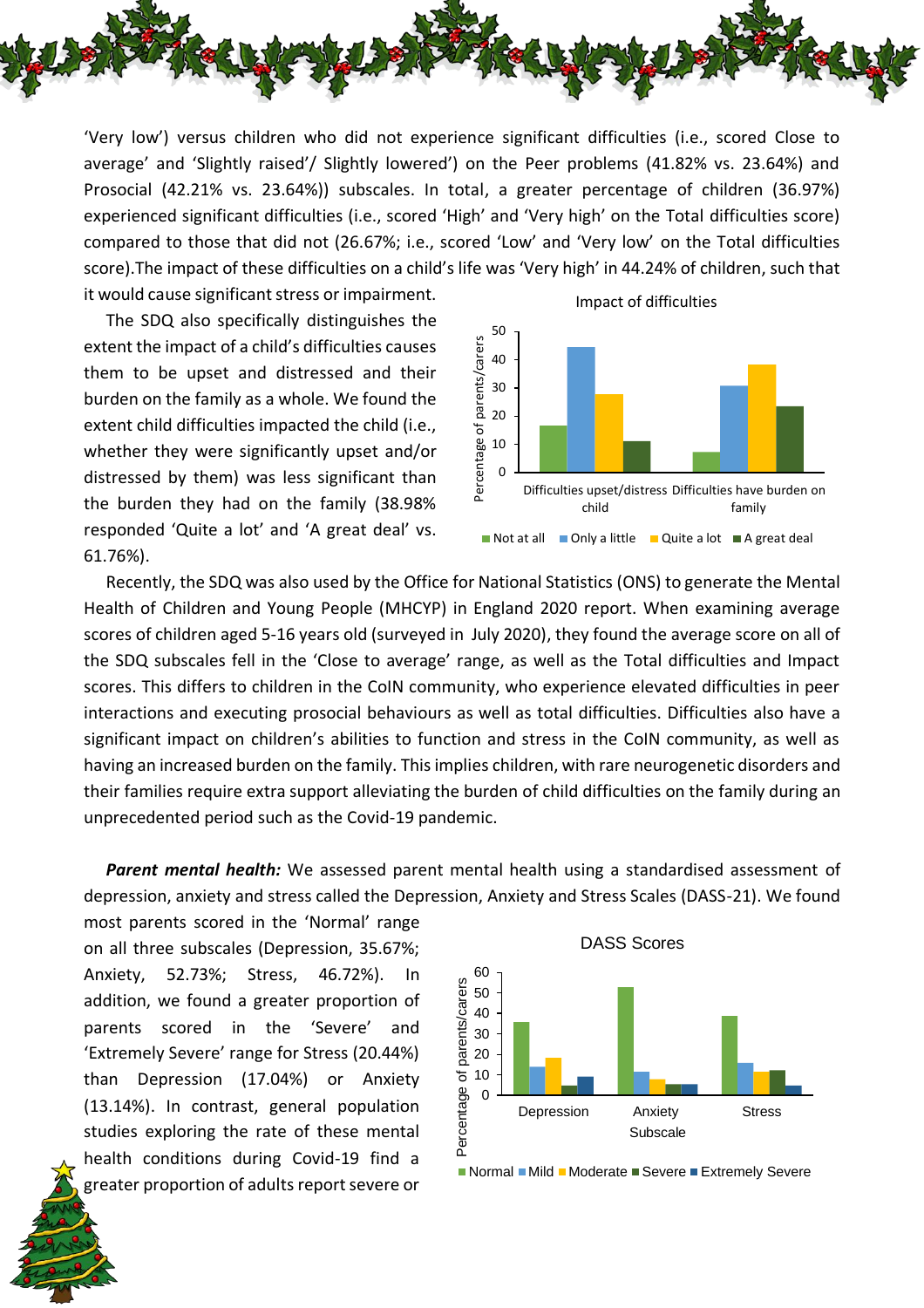

extremely severe levels in depression, followed by anxiety then stress. Additionally,, the rates of all three are slightly elevated in our sample versus the general population. Specific changes during the pandemic might have cause elevated stress in parents of children with rare neurogenetic disorders versus adults in the general population. We will explore these specific factors to identify areas that can be targeted now and in the future to reduce experiences of extreme stress in parents .

### **What happens next?**

We will be sending out our penultimate follow-up survey in February 2021 and our final survey in April 2021. Our final survey will include questions informed by the Community Feedback and Parent/carer Interview sub-studies to ensure we are capturing the priorities of families. Once we have finished collecting responses, we will hold focus groups and/or workshops with parents to discuss our research findings and the best way to share these findings with families.

### **News from the core CoIN Study team**

Since launching in May, two new members have joined the core CoIN Study team. They will also be joined by an additional member (a post-doctoral researcher) in spring 2021. To keep you up to date, here is some information about the core study team and what everyone is up to now.

**Abby** is now in her final year as a medical student at St. George's, University of London and hopes to graduate and begin her career as a doctor in August 2021. She also works part-time as a research assistant at King's College London and was instrumental in setting up the CoIN Study and the recruitment of families in the first national lockdown.

**Katie** is an undergraduate placement student from the University of Plymouth where she is studying for a BSc in Psychology. Recently, Katie has been running the CoIN Study social media accounts and our fantastic website. Check out our website here [\(www.coinstudy.co.uk\)](http://www.coinstudy.co.uk/) for more information about the study and our extensive list of resources. Katie is hoping to continue working with members of the CoIN Study by exploring data collected in the Early Development in Tuberous Sclerosis study (EDiTS), supervised by Dr Tye, for her final year research project at Plymouth. Looking forward to seeing your findings, Katie!

**Jess** is a research assistant on the CoIN Study and is currently coordinating the Community Feedback and Interview sub-studies. She has also generated short digests of descriptive data from the baseline surveys, which will be published on our website in the New Year. Before joining KCL, she obtained a BA in Experimental Psychology from the University of Oxford. She wishes to continue to pursue a career in academia and has applied for PhDs in developmental psychology. Good luck Jess!

Finally, **Charlotte** is a research fellow and the principal investigator on the CoIN Study. Charlotte's research involves exploring predictors and correlates of neurodevelopmental conditions, like autism and ADHD, in children with rare neurogenetic disorders and epilepsy. This includes the EDiTS and Brain development in Early Epilepsy (BEE) studies. EDiTS aims to chart development in infants with tuberous sclerosis complex (TSC) in comparison to infants without TSC, in order to identify features of development that predict behavioural outcomes later on in life. BEE is a new study, which aims to track the development of autism in infants with epilepsy. These conditions commonly co-occur with